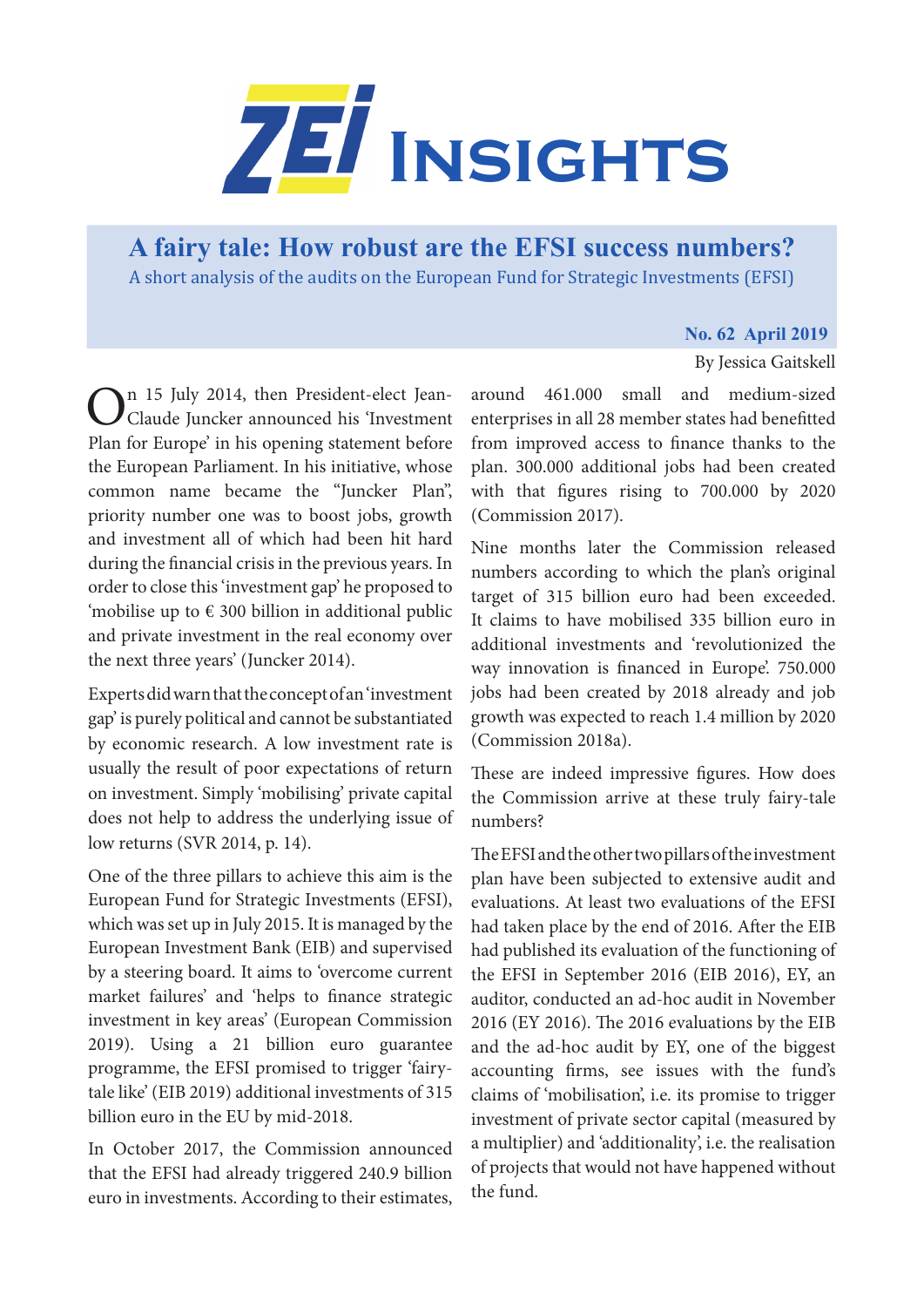The Commission had set the target of a multiplier of 15; for its 21 billion euro in guarantees, it aims to trigger 315 billion euro in investments. Nevertheless, how can the Commission foresee what amount of investments will be made by the private sector for each euro the EFSI invests? Even the EIB's own evaluation concedes'[...] it must be acknowledged that the multiplier and its corresponding documentation are illustrative and cannot demonstrate causality between EFSI financing and other sources of financing' (EIB 2019, p.33).

The EFSI Regulation 2.0 required the Commission to publish an independent evaluation which it did in June 2018 (Commission 2018b). The latest - and most comprehensive - evaluation was released by the European Court of Auditors (ECA) in January 2019 (ECA 2019).

The ECA evaluation report criticises that the figure of mobilised capital has been incorrectly calculated: 'the figure the EIB reports as having been 'mobilised' by EFSI includes all eligible investment generated by the project as a whole, regardless of the share actually mobilised by EFSI. In some cases, other sources of funding may have already been secured before the EIB became involved, and the mobilisation of the funds reported may be primarily attributable to other public financing sources.' (ECA 2019, p. 29). The ECA even accuses the EIB of double counting (ECA 2019, p. 33).

On the issue of additionality, the report by EY cautions that 'these investments could be interpreted as not being fully additional' (EY 2016, p. 4). And in practice, the EIB report even found that the project teams 'document and assess additionality for all projects independently of whether they are Special Activities or not'. (EIB 2019, p. III)

The Court of Auditors' report estimates that nearly a third of the strategic projects financed through the Infrastructure and Innovation Window (IIW) would have taken place without EFSI support. The companies had chosen EFSI financing because it was cheaper or had longer payback periods, thereby crowding out traditional investment offers by their banks (ECA 2019, p. 23).

The reports raise many more issues: the fact that investments by the EFSI had merely replaced investment by other EIB operations (ECA 2019, p. 20) or that the recipient countries were mainly the original EU 15 countries with Eastern European countries receiving only 18 per cent of EFSI investments. France, Italy and Spain have received 47 per cent of IIW financing, thereby violating the 45 per cent concentration limit (ECA 2019, p. 36-37).

The ECA report nevertheless concludes that EFSI 'has been effective in raising finance to support substantial additional investment in the EU' (ECA 2019, p. 4-5).

The Commission's reply to the Special Report of the European Court of Auditors has helpfully been included at the end of the report. The seven page statement refers in detail to different aspects in the report.

On the issue of additionality, the Commission and the EIB consider that, "as a result of the introduction of the EFSI, the majority of the other financial instruments were in fact significantly reinforced, instead of being replaced." But they also concede that there has been an overlap between established financing measures and the EFSI, most notably the Connecting Europe Facility (CEF) Debt Instrument (DI). Consequently, the EFSI Regulation was amended. The definition of additionality has been clarified and additionality criteria have been further strengthened. According to the Commission, double counting

ZEI Insights are part of the Research Project - Governance and Regulation in the EU: [The Future of Europe](https://www.zei.uni-bonn.de/research/governance-and-regulation?set_language=en)

ZEI Insights provide commentary and critical analysis on governance and regulation issues related to the future of the European Union. Authors are responsible for their own views.